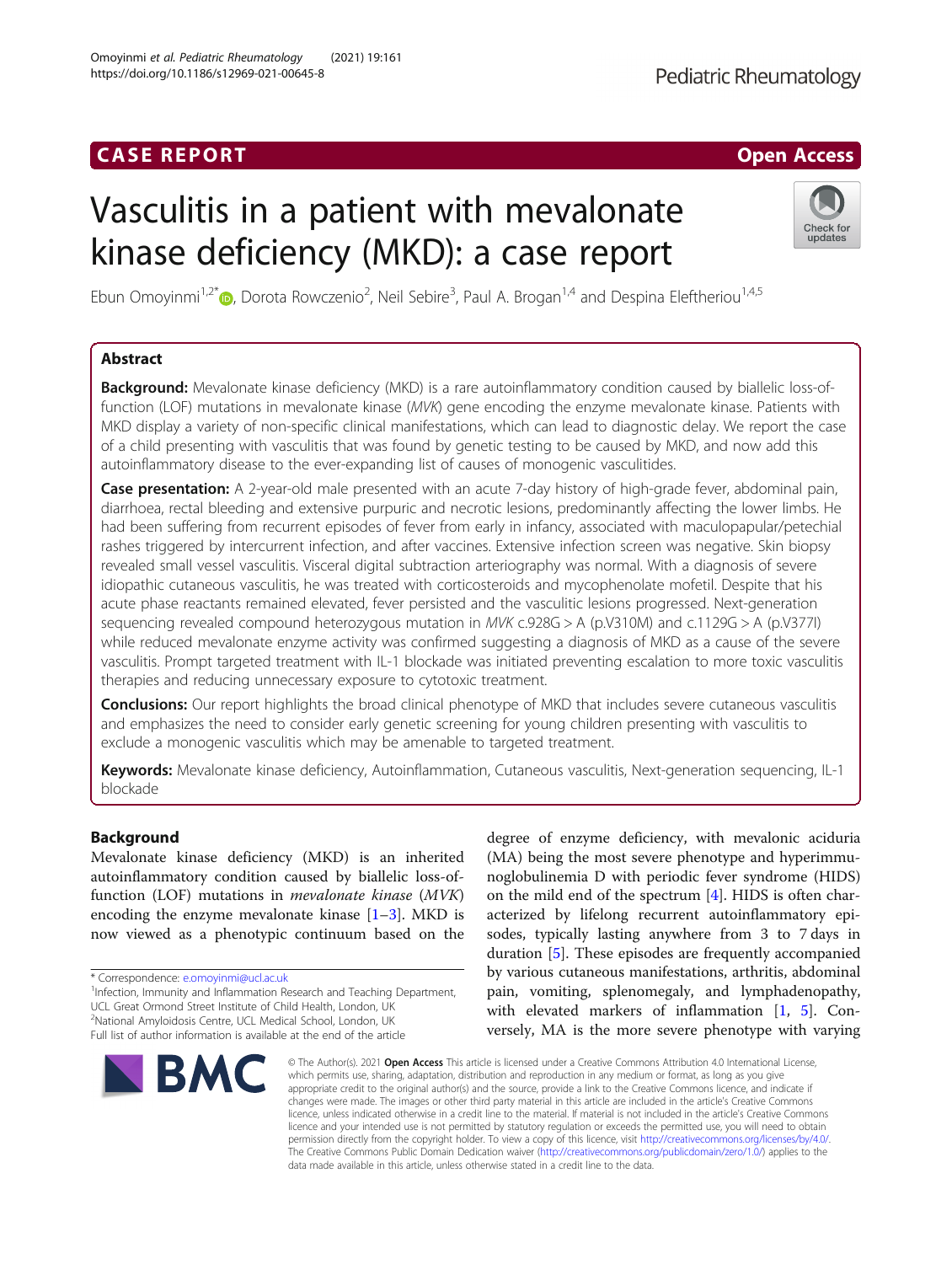<span id="page-1-0"></span>neurological abnormalities such as psychomotor retardation, ataxia, failure to thrive, cataracts, growth retardation and dysmorphic features [[6\]](#page-3-0). The clinical heterogenicity of MKD is therefore well recognised. In addition, patients may often present with a variety of non-specific clinical manifestations mimicking other inflammatory or infectious disorders which can lead to diagnostic delay [[7,](#page-3-0) [8\]](#page-3-0). We report the case of a child presenting with vasculitis that was found by genetic testing to be caused by MKD thus highlighting the expanding spectrum of phenotypes associated with MKD and now adding this autoinflammatory disease to the ever-expanding list of causes of monogenic vasculitides [\[9](#page-3-0)–[11](#page-3-0)].

# Case presentation

A 2-year-old male of non-consanguineous mixed White/ Asian background was referred to us with an acute 7 day history of high-grade fever of up to 40 °C, abdominal pain, diarrhoea, rectal bleeding and extensive purpuric and necrotic lesions, predominantly affecting the lower limbs (Fig. 1A). There was no organomegaly or arthritis noted on clinical examination. There were no concerns about his development and his weight and height were along the 9th centile for his age. Extensive and exhaustive screening for infectious triggers was negative including the following: PCRs for meningococcus, adenovirus, cytomegalovirus, Ebstein-B-virus, mycoplasma, 16S (bacterial), 18S (fungal), Herpes Simplex Virus, parechovirus, parvovirus B19, enterovirus; stool viral screen and NPA respiratory viruses screen; mycoplasma antibodies; anti-streptococcal antibodies; blood cultures and urine cultures; quantiferon test; hepatitis A, B and C screening.

C-reactive protein was grossly elevated (253 mg/L, reference range,  $RR < 10$ ); erythrocyte sedimentation rate was  $41$  mm/h (RR < 15); and serum amyloid A was  $211$ mg/L (RR < 10). Initial full blood count showed: HgB of 92 g/L (RR 105–135 g/L); white cell count of  $12.16 \times 10^{-9}$ /L, (RR 5–15  $\times$  10  $^{9}$  /L) with neutrophil count of 9.13  $\times$ 10  $\frac{9}{1}$  /L (RR 1.5–8.5 × 10  $\frac{9}{1}$  /L) and platelet count of  $288 \times 10^{-9}$  /L (RR 150-450  $\times$  10<sup>9</sup> /L). Abnormal liver function tests included: alanine aminotransferase of 156 (RR 5–45) U/L and gamma glutamyltransferase of 69 (RR 6–19) U/L; ferritin was mildy elevated at 147 μg/L (RR of  $<$  62  $\mu$ g/L) while there was normal renal function (urea 4 mmol/L, RR 2.5–6 mmol/L and creatine 15 umol/L, RR < 31 umol/L) and normal clotting screen. Urinalysis showed no proteinuria or haematuria. Autoantibody testing was negative for ANA/ANCA/ENA;

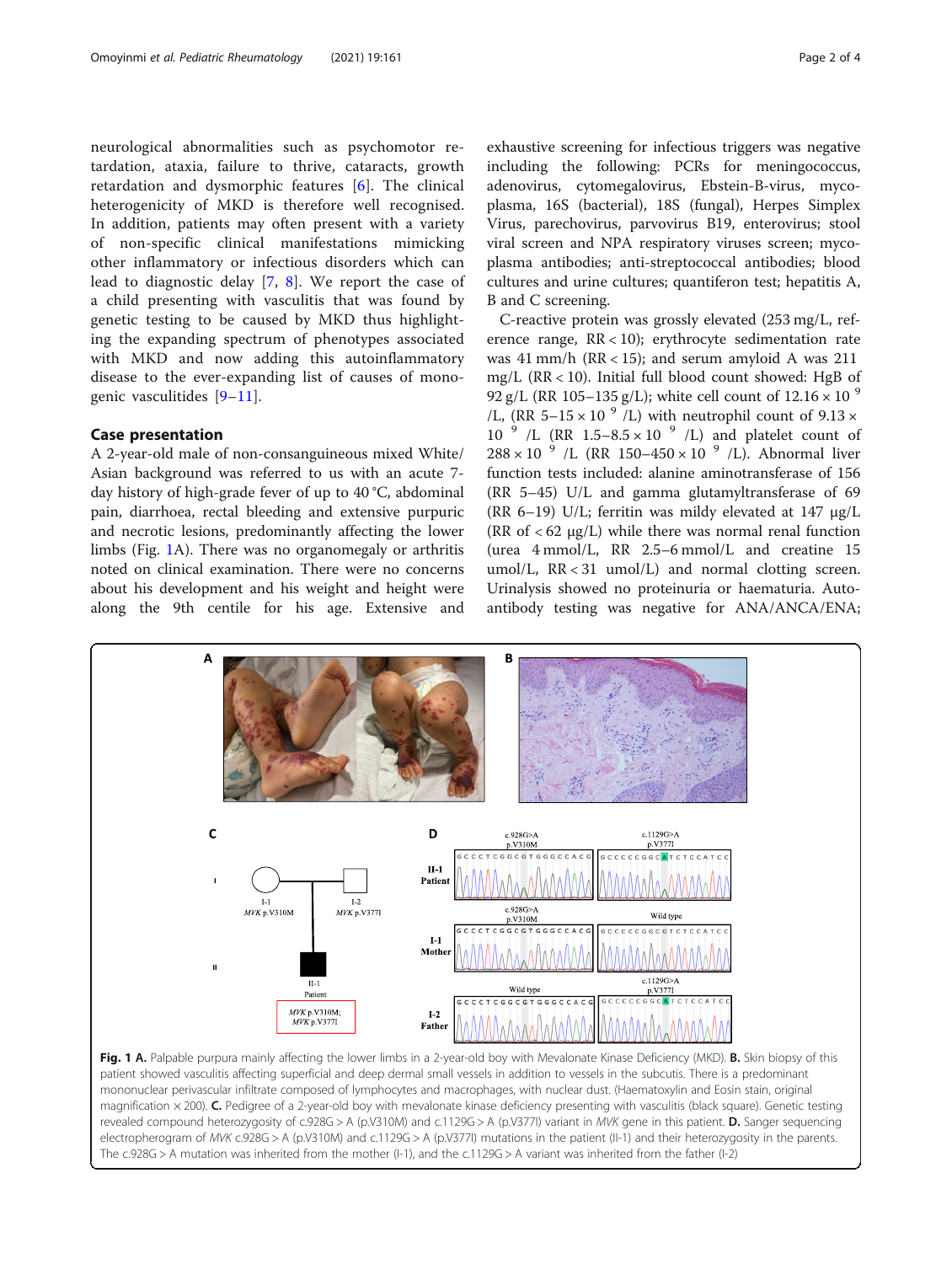levels of C1Q, C3 and C4, immunoglobulins (IgG 6.3 G/ L, RR of 3.5–15.70; IgA 1.3, RR of 0.30–1.3 G/L; IgM 0.48, RR of 0.4–2.2 G/L), nitroblue tetrazolium test, and lymphocyte subsets were normal. Chest x-ray was normal (no evidence of lung inflammation), and ultrasonography of abdomen was normal too (specifically no organomegaly and no bowel thickening or other intestinal pathology); echocardiography showed no serositis or coronary artery changes. Computed tomography imaging of his brain was normal, specifically with no evidence of intracerebral calcification. Magnetic resonance imaging and angiography of brain showed no intracerebral pathology or vasculopathy. Ophthalmology review showed no ocular inflammation. Skin biopsy revealed a patchy perivascular infiltrate comprising of lymphocytes, macrophages and neutrophils, nuclear dust and endothelial swelling, but no fibrinoid vasculitis or fibrin thrombi (Fig. [1](#page-1-0)B). Immunofluorescence was negative for IgG, IgA, IgM, C3 and C1Q. The histology was suggestive of small vessel leucocytoclastic vasculitis, cause undetermined. Visceral digital subtraction arteriography was normal.

With a diagnosis of severe idiopathic cutaneous vasculitis, he was treated with intravenous methylprednisolone  $(30 \text{ mg/kg/day} \times 3 \text{ days})$  followed by oral prednisolone 2 mg/kg/day, weaning over 8 weeks; and oral mycophenolate mofetil (MMF, 600 mg/m<sup>2</sup> twice a day). Despite that, his SAA remained elevated at 561 mg/L with CRP of 18 mg/L, fever persisted and the vasculitic lesions progressed.

More detailed past medical history revealed that at aged 3 months old he had a perianal abscess requiring hospital admission and treatment with antibiotics. He also had been suffering from recurrent episodes of fever from early in infancy, associated with maculopapular/ petechial rashes lasting 2–6 days every 2 weeks. These episodes were noted to be triggered by intercurrent infection, and after vaccines. In view of this, custom nextgeneration sequencing using a gene panel for autoinflammation was undertaken ([https://www.ucl.ac.uk/](https://www.ucl.ac.uk/amyloidosis/national-amyloidosis-centre/molecular-genetic-testing) [amyloidosis/national-amyloidosis-centre/molecular](https://www.ucl.ac.uk/amyloidosis/national-amyloidosis-centre/molecular-genetic-testing)[genetic-testing\)](https://www.ucl.ac.uk/amyloidosis/national-amyloidosis-centre/molecular-genetic-testing). This revealed compound heterozygous mutation in MVK (NM\_000431.2): c.928G > A (p.V310M) and c.1129G > A (p.V377I) (Fig. [1C](#page-1-0)). Sanger sequencing confirmed the presence of both mutations in the proband and their heterozygosity in the parents (Fig. [1D](#page-1-0)). Mevalonate kinase enzyme activity measured at the Laboratory Genetics Metabolic Diseases (Amsterdam UMC; <https://www.amc.nl>), in patient derived lymphocytes was markedly reduced at 5 pmol/ (min.mg protein), reference values (mean  $\pm$  SD) 213  $\pm$ 59 pmol/(min.mg protein), and to the activity of a healthy control sample analysed on the same day 192 pmol/(min.mg protein).

These results confirmed the diagnosis of MKD as the cause of the extensive cutaneous vasculitis. MMF was stopped, and he commenced anakinra (2 mg/kg/day, titrated up to 5 mg/kg/day) with normalisation of his acute phase reactants, and complete resolution of the vasculitis over 3–4 days. Breakthrough periodic fevers are managed with short courses of oral prednisolone (0.5–1 mg/kg/ day). Canakinumab therapy was initiated 8 months later with excellent response (no febrile episodes, no cutaneous lesions and normalisation of acute phase response noted at 6 months since treatment initiation).

# Discussion and conclusions

Patients with MKD display a variety of non-specific clinical manifestations, often mimicking other disorders [[1,](#page-3-0) [7](#page-3-0)]. In particular, leucocytoclastic vasculitis (and other causes of cutaneous vasculitis) have many differential diagnoses in the young, and we now add to this list MKD as a cause of monogenic vasculitis which responds to IL-1 blockade. MKD may also be misdiagnosed as Periodic Fever, Aphthous Stomatitis, Pharyngitis, Adenitis (PFAPA), Behçet's disease, or inflammatory bowel disease in view of painful oral ulcers, pseudo-pustular skin lesions, gut inflammation and arthritis, delaying targeted treatment with IL-1 blockade [\[7](#page-3-0)]. The prompt diagnosis of MKD in this case prevented further escalation of treatment with more toxic vasculitis therapies such as cyclophosphamide, thus reducing unnecessary exposure to cytotoxic treatment. Targeted therapy with IL-1 blockade in this case also facilitated glucocorticoid sparing, minimising toxicity.

It is now increasingly recognised that vasculitis may be a presenting or early-onset feature of an ever expanding list of monogenic autoinflammatory diseases, including: deficiency of adenosine deaminase type 2; STING-associated vasculitis of infancy; and other emerging genetic immunodysregulatory diseases; monogenic defects in complement; and miscellaneous even rarer genetic syndromes [\[9](#page-3-0), [10](#page-3-0), [12](#page-3-0)]. Skin involvement in MKD often manifests with erythematous macules, papules, urticarial lesions, and erythematous nodules [\[13\]](#page-3-0), but lymphocytic vasculitis with or without immune complexes is also on occasions described mainly in adults with MKD [\[7](#page-3-0)]. Cases of severe cutaneous vasculitis such as seen in the case we report herein are however uncommon and may lead to misdiagnosis of MKD as another inflammatory or infectious disorder [[11](#page-3-0), [12\]](#page-3-0). For instance IgA vasculitis was considered in the differential diagnosis of the case presented here in view of the cutaneous and gastrointestinal manifestations. The recurrent nature of the fever and vasculitis attacks and persistent acute phase response prompted diagnostic suspicion of an autoinflammatory disorder and subsequently led to a prompt genetic and biochemical confirmation of MKD in this case with immediate therapeutic implications. The use of either anakinra or canakinumab